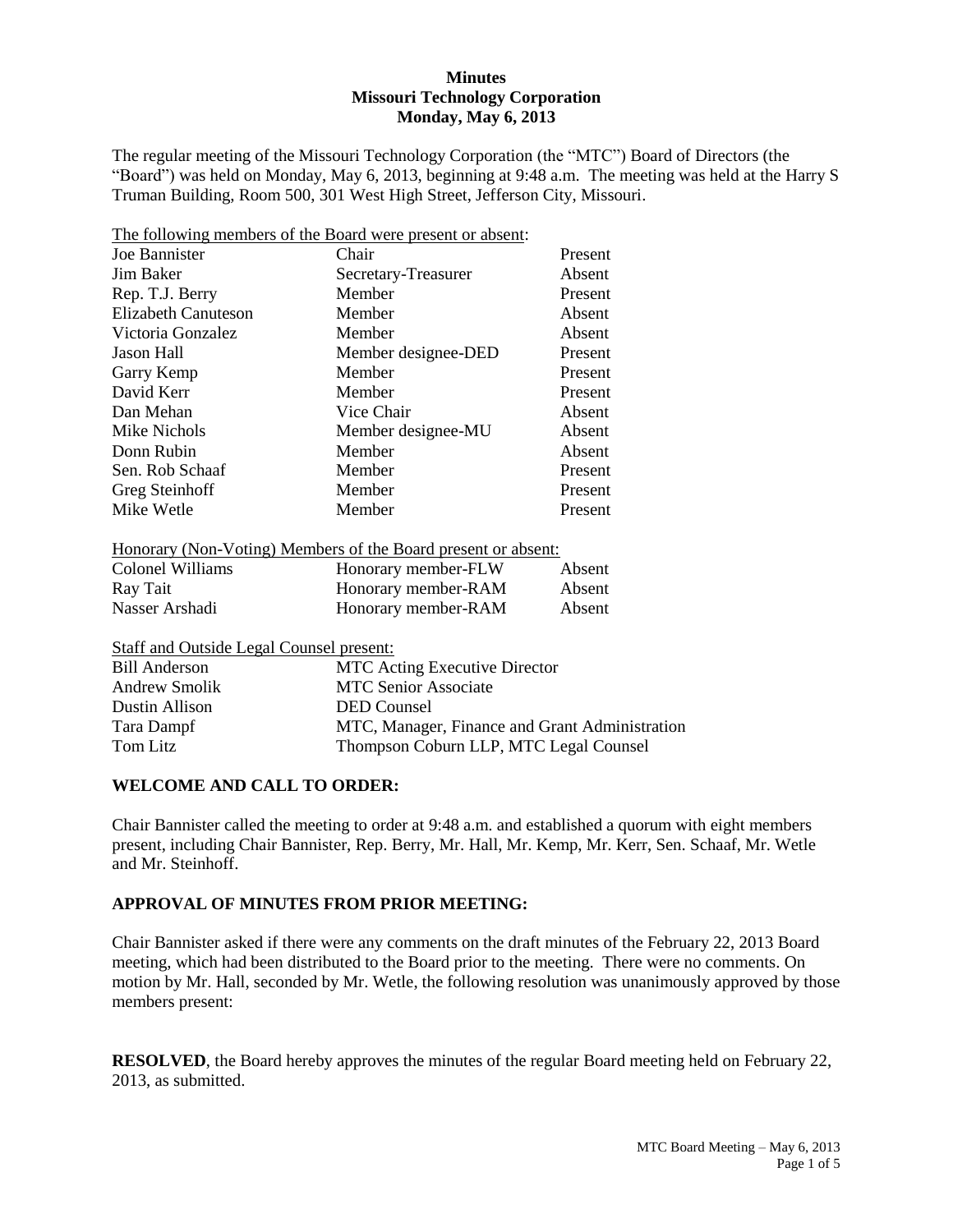# **EXECUTIVE DIRECTOR REPORT:**

Chair Bannister then asked Acting Executive Director Anderson to present the MTC Executive Director report. Director Anderson reported that three IDEA Fund financings closed since the last Board meeting with \$610 thousand disbursed, leveraging \$915 thousand in private capital. Overall, 35 IDEA Fund financings have closed totaling \$10.3 million raising leveraged capital of more than \$51 million. Director Anderson highlighted that MTC had its first two exits from IDEA Fund portfolio company investments. He also highlighted that Missouri remains in the top 20 in Kaufmann Foundation's 2012 Index of Entreprenurial Activity and is the top state in the Midwest. Director Anderson then reviewed third quarter activities and closed his report by reviewing what activities the MTC staff planned to undertake in the fouth quarter.

# **DEPARTMENT OF ECONOMIC DEVELOPMENT REPORT:**

Mr. Hall highlighted an announcement made at the International Bio Convention that Monsanto is beginning a \$417 million expansion at its St. Louis campus. He also stated that Brewer Science, one of the largest private sector employers in Phelps county, announced a \$20 million expansion in Maries County. Mr. Hall also reported that MOSIRA was invalidated by the Missouri Supreme Court. He further noted that legislation creating an Angel Tax Credit was introduced to the legislature. Finally, Mr. Hall stated that the Board was planning to soon complete a performance review for the MTC Acting Executive Director.

# **EXECUTIVE COMMITTEE REPORT:**

Director Anderson, on behalf of Chair Bannister, reported the Executive Committee met four times during the third quarter. He opened discussion regarding the new form of Participation Agreement for IDEA Fund participants (copies of which had been circulated to the Board) and the idea of including a provision that grants the recipient the right to redeem MTC's interest without its consent.

Director Anderson then asked if their were any comments on the MTC/DED SSBCI Agreement Amendment, which had been distributed to the Board prior to the meeting. There were no comments. On motion by Mr. Kerr, seconded by Rep. Berry, the following resolutions were unanimously approved by those members present:

**RESOLVED**, the Board hereby approves the Amendment to the Agreement Between the Missouri Department of Economic Development and the Missouri Technology Corporation Related to the State Small Business Credit Initiative, in substantially the form presented to this Board; and

**FURTHER RESOLVED**, the Board hereby delegates to the MTC Acting Executive Director full power and authority on behalf of the MTC to complete any remaining due diligence and to negotiate, amend, and approve any and all agreements, documents or instruments and to take such other actions as may be required or desirable in connection with, or in furtherance of such agreement; and

**FURTHER RESOLVED**, the Board hereby authorizes the MTC Acting Executive Director on behalf of the MTC to execute and deliver all documents relating to such agreement.

# **AUDIT AND FINANCE COMMITTEE REPORT:**

In the absence of Dr. Baker, Chair Bannister asked Director Anderson to present the Audit and Finance Committee Report. Director Anderson presented the FY2013 Third Quarter Treasurer's Report, which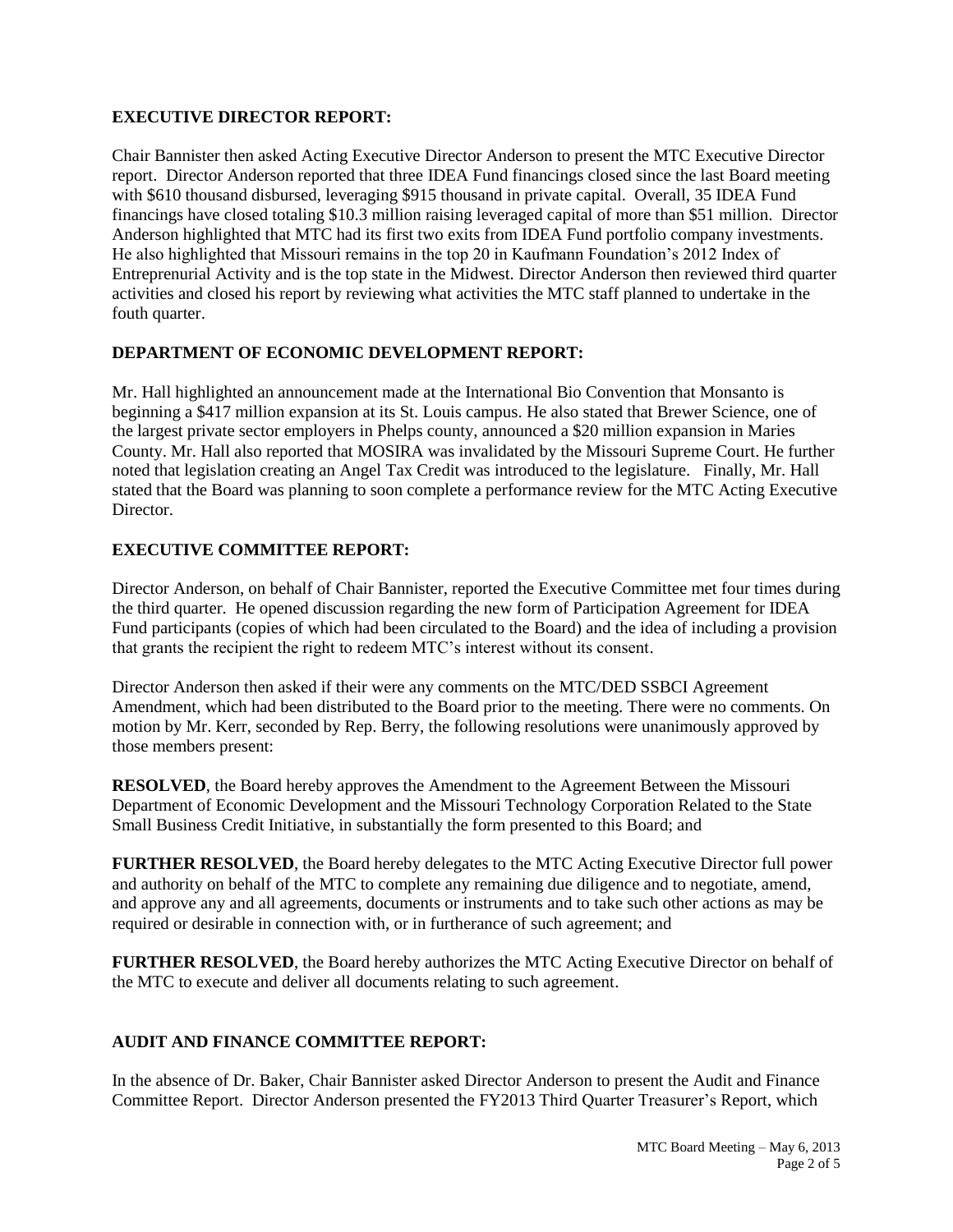was distributed to the Board prior to the meeting. After a detailed discussion, on motion by Mr. Steinhoff, seconded by Rep. Berry, the following resolution was unanimously approved by those members present:

**RESOLVED,** the Board hereby approves the Third Quarter FY2013 Treasurer's Report dated May 6, 2013, as submited.

# **CLOSED SESSION:**

On motion by Mr. Kerr, seconded by Mr. Wetle, the following resolution was approved by the following roll call vote:

**RESOLVED**, the Board hereby approves entering Closed Session at 10:46 a.m. pursuant to Section 610.021(1) RSMo, to receive an update on portfolio company compliance.

| Rep. Berry | aye | Mr. Wetle           | ave |
|------------|-----|---------------------|-----|
| Mr. Hall   | aye | Sen. Schaaf         | aye |
| Mr. Kemp   | ave | Mr. Steinhoff       | ave |
| Mr. Kerr   | aye | Chair Bannister aye |     |

On motion by Mr. Kerr, seconded by Mr. Wetle, the following resolution was approved by the following roll call vote:

**RESOLVED,** the Board hereby approves exiting Closed Session at 11:15 a.m.

| Rep. Berry | aye | Mr. Wetle           | ave |
|------------|-----|---------------------|-----|
| Mr. Hall   | aye | Sen. Schaaf         | ave |
| Mr. Kemp   | aye | Mr. Steinhoff       | ave |
| Mr. Kerr   | aye | Chair Bannister aye |     |

## **BOARD ACTIONS:**

After discussion in Closed Session confined to the matter stated above by those present, Chair Bannister reported that no action was taken during the Closed Session. On motion by Chair Bannister, seconded by Rep. Berry, the following resolution was unanimously approved by those members present:

**RESOLVED**, the Board hereby authorizes and directs MTC staff on behalf of MTC to address with regarding PetScreen Inc. its current non-compliance with its obligations under its loan agreement with MTC, and to recommend further action to the MTC Board if PetScreen, Inc. is not in compliance with its obligations under the loan agreement 60 days after notification.

### **UPDATE ON POST AWARD PERFORMANCE:**

Mr. Smolik provided an update on post award-performance of the MTC portfolio. He shared that 39 companies have received funds from MTC, producing \$13.9 million in capital deployed. Under the IDEA program, 31 companies have received investments equaling a total of \$10.3 million and leveraging more than \$51 million in private funds. MTC's two exits from its investments in portfolio companies have resulted in 2.6X return on MTC's investments.

### **INVESTMENT COMMITTEE REPORT:**

Chair Bannister asked Mr. Kerr to present the Investment Committee report. Mr. Kerr called the Board's attention to the memo from the Investment Committee included in the pre-read meeting materials sent to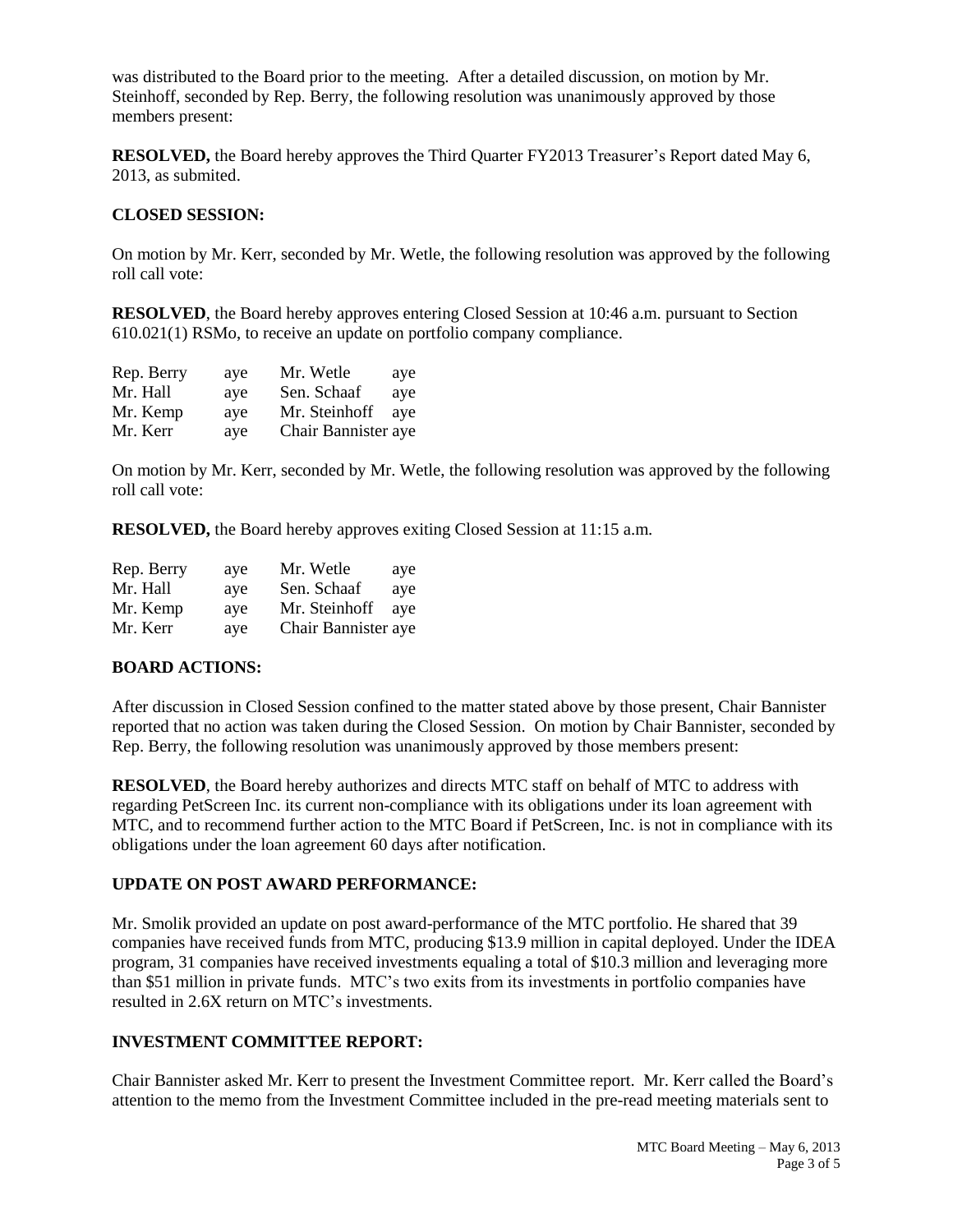the Board prior to the meeting. Mr. Kerr reported the MTC received a total of nine IDEA Fund Seed Capital Co-Investment Round 6 applications, four IDEA Fund Venture Capital Co-Investment Round 6 applications and two IDEA Fund High Tech Industrial Expansion Round 6 applications requesting approximately \$12.2 million in total. The applications were evaluated in accordance with MTC's Investment Guidelines. Fourteen applications advanced to the Investment Committee for further consideration. Following a day of presentations and in-person applicant interviews on April 5, 2013, the Investment Committee recommended nine applications for funding, subject to further due diligence and the preparation and execution of definitive transaction documents, including seven Seed Capital and two Venture Captial applications. In addition, the Investment Committee reserved funding for one High-Tech Industrial Expansion application, subject to further due diligence. Director Anderson also noted that in addition to the Investment Committee report, all of the underlying application materials were available electronically to MTC Board members prior to the meeting via the ftp access point.

# **CLOSED SESSION:**

Chair Bannister then entertained a motion to enter Closed Session.

On motion by Mr. Kerr, seconded by Mr. Hall, the following resolution was approved by the following roll call vote:

**RESOLVED**, the Board hereby approves entering Closed Session at 11:52 a.m. pursuant to Sections 610.021(1), (12), (14), and (15), RSMo, relating to the Investment Committee IDEA Fund Round 6 application recommendations and to review proposed IDEA Fund transactions.

| Rep. Berry | ave | Mr. Wetle           | aye |
|------------|-----|---------------------|-----|
| Mr. Hall   | ave | Sen. Schaaf         | aye |
| Mr. Kemp   | ave | Mr. Steinhoff       | ave |
| Mr. Kerr   | aye | Chair Bannister aye |     |

On motion by Mr. Kerr, seconded by Mr. Wetle, the following resolution was approved by the following roll call vote:

**RESOLVED,** the Board hereby approves exiting Closed Session at 12:13 p.m.

| Rep. Berry | aye | Mr. Wetle           | aye |
|------------|-----|---------------------|-----|
| Mr. Hall   | ave | Sen. Schaaf         | ave |
| Mr. Kemp   | aye | Mr. Steinhoff       | ave |
| Mr. Kerr   | aye | Chair Bannister aye |     |

After a detailed discussion confined to the matters stated above by those present, Chair Bannister reported that the Board took no action during the Closed Session.

Director Anderson noted that Chair Bannister had a consulting relationship with the City of Mexico. In that capacity Chair Bannister had met with an applicant that had been recommended for financial assistance by the Investment Committee, regarding site locations in Mexico for the applicant's business. In light of his relationship with the City of Mexico, Chair Bannister exited the meeting before the presentation and recused himself from the discussion on the following application to allow for deliberation by the other directors in his absence regarding SeedCap -2013-06-007 (PennyCress Energy). Following its deliberation and in light of developments that occurred since the Investment Committee's recommendation, the Board took no action on the related application, SeedCap-2013-06-007.

# **INVESTMENT COMMITTEE RECOMMENDATIONS:**